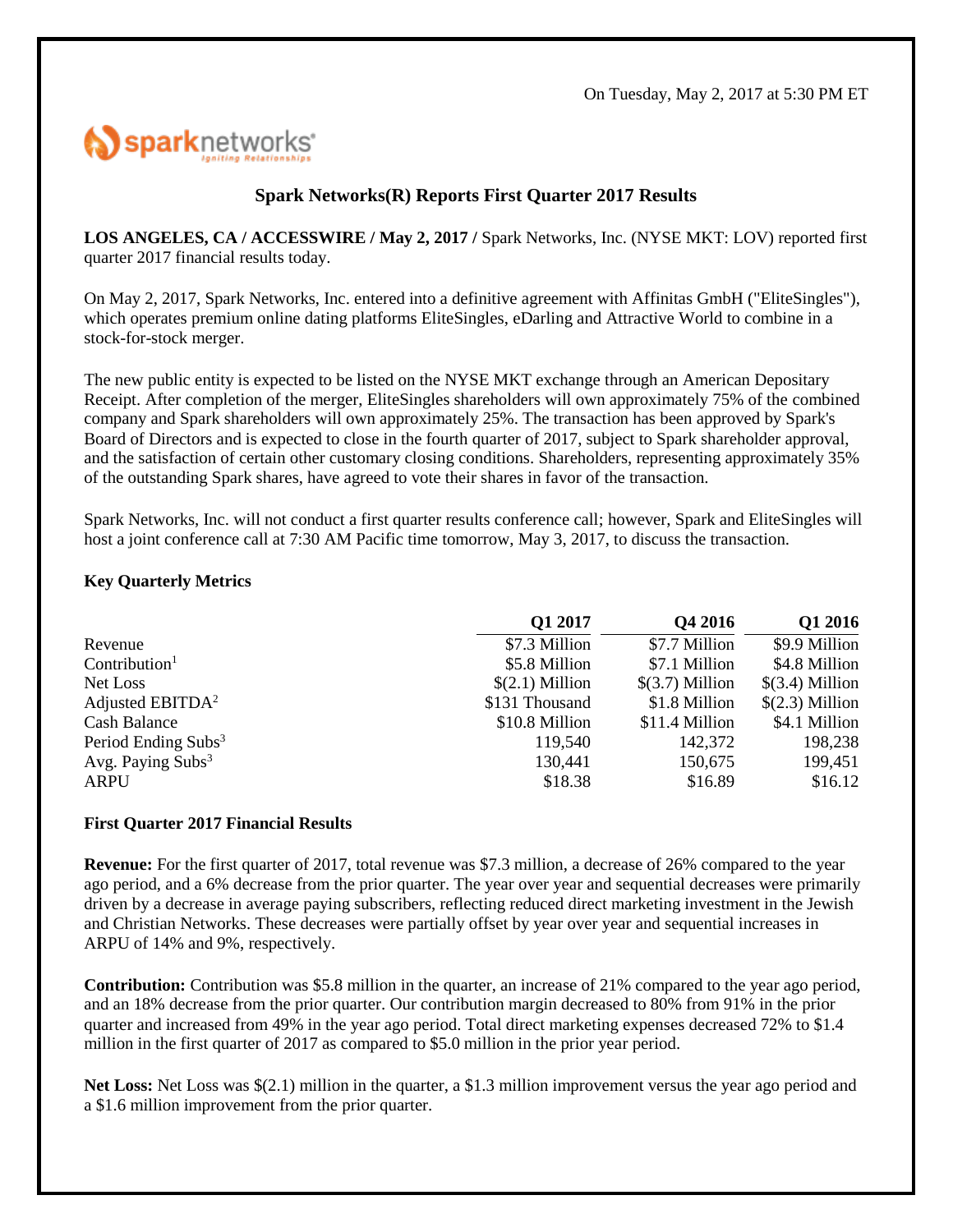**Adjusted EBITDA:** For the first quarter of 2017, Adjusted EBITDA was \$131,000, an increase of \$2.4 million versus the year ago period and a decrease of \$(1.6) million from the prior quarter. The sequential Adjusted EBITDA decline from the prior quarter was partially driven by a \$475,000 legal accrual for the settlement of an ongoing legal matter.

**Cash:** Cash provided by operating activities in the first quarter was \$49,000. At March 31, 2017, the Company had \$10.8 million in cash and cash equivalents, compared to \$11.4 million at the end of the prior quarter. At quarter end, the Company had no outstanding debt.

### **SPARK NETWORKS, INC. SEGMENT<sup>4</sup> RESULTS FROM OPERATIONS (in thousands except subscriber and ARPU information)**

|                                                          |                 | Q1 2017  |                 | Q4 2016            |                 | Q3 2016  |                           | Q2 2016 |                   | Q1 2016 | Q1 '17 v.<br><b>Q1'16</b> | Q1 '17 v.<br>Q4 '16 |
|----------------------------------------------------------|-----------------|----------|-----------------|--------------------|-----------------|----------|---------------------------|---------|-------------------|---------|---------------------------|---------------------|
| <b>Revenue</b>                                           |                 |          |                 |                    |                 |          |                           |         |                   |         |                           |                     |
| <b>Jewish Networks</b><br>Christian                      | \$              | 3,148    | $\mathcal{S}$   | 3,136              | $\mathcal{S}$   | 3,322    | $\boldsymbol{\mathsf{S}}$ | 3,628   | $\mathcal{S}$     | 3,995   | $-21.2%$                  | 0.4%                |
| <b>Networks</b>                                          |                 | 3,813    |                 | 4,262              |                 | 4,673    |                           | 5,044   |                   | 5,405   | $-29.5%$                  | $-10.5%$            |
| <b>Other Networks</b>                                    |                 | 286      |                 | 335                |                 | 385      |                           | 413     |                   | 438     | $-34.7%$                  | $-14.6%$            |
| Offline & Other                                          |                 |          |                 |                    |                 |          |                           |         |                   |         |                           |                     |
| <b>Businesses</b>                                        |                 | 17       |                 | 10                 |                 | 11       |                           | 13      |                   | 21      | $-19.0%$                  | 70.0%               |
| <b>Total Revenue</b>                                     | $\overline{\$}$ | 7,264    | $\overline{\$}$ | $\overline{7,743}$ | $\overline{\$}$ | 8,391    | $\overline{\$}$           | 9,098   | $\overline{\$}$   | 9,859   | $-26.3%$                  | $-6.2\%$            |
| Direct Mktg.<br>Exp.                                     |                 |          |                 |                    |                 |          |                           |         |                   |         |                           |                     |
| Jewish Networks                                          | <sup>\$</sup>   | 570      | $\mathcal{S}$   | $316$ \$           |                 | 420      | $\mathcal{S}$             | 372     | $\mathcal{S}$     | 497     | 14.6%                     | 80.4%               |
| Christian                                                |                 |          |                 |                    |                 |          |                           |         |                   |         |                           |                     |
| <b>Networks</b>                                          |                 | 803      |                 | 316                |                 | 750      |                           | 1,001   |                   | 4,420   | $-81.8%$                  | 154.0%              |
| <b>Other Networks</b>                                    |                 | 60       |                 | 41                 |                 | 60       |                           | 105     |                   | 120     | $-50.1%$                  | 46.5%               |
| <b>Total Direct</b>                                      |                 |          |                 |                    |                 |          |                           |         |                   |         |                           |                     |
| Mktg. Exp.<br><b>Contribution</b>                        | \$              | 1,433    | \$              | 673                | \$              | 1,230    | \$                        | 1,478   | $\boldsymbol{\$}$ | 5,038   | $-71.6%$                  | 112.9%              |
| <b>Jewish Networks</b><br>Christian                      | \$              | 2,578    | $\mathcal{S}$   | 2,820              | $\mathcal{S}$   | 2,902    | $\mathcal{S}$             | 3,256   | $\mathcal{S}$     | 3,497   | $-26.3%$                  | $-8.6%$             |
| <b>Networks</b>                                          |                 | 3,009    |                 | 3,946              |                 | 3,923    |                           | 4,043   |                   | 985     | 205.5%                    | $-23.7%$            |
| <b>Other Networks</b>                                    |                 | 227      |                 | 294                |                 | 325      |                           | 308     |                   | 318     | $-28.8%$                  | $-23.0%$            |
| Offline & Other                                          |                 |          |                 |                    |                 |          |                           |         |                   |         |                           |                     |
| <b>Businesses</b>                                        |                 | 17       |                 | 10                 |                 | 11       |                           | 13      |                   | 20      | $-17.5%$                  | 68.7%               |
| <b>Total</b>                                             |                 |          |                 |                    |                 |          |                           |         |                   |         |                           |                     |
| <b>Contribution</b>                                      | \$              | 5,831 \$ |                 | 7,070              | \$              | 7,161 \$ |                           | 7,620   | $\mathbf{\$}$     | 4,821   | 21.0%                     | $-17.5%$            |
| <b>Period Ending</b><br><b>Subs</b>                      |                 |          |                 |                    |                 |          |                           |         |                   |         |                           |                     |
| <b>Jewish Networks</b><br>Christian                      |                 | 47,236   |                 | 51,519             |                 | 52,952   |                           | 59,868  |                   | 63,982  | $-26.2%$                  | $-8.3%$             |
| <b>Networks</b>                                          |                 | 65,146   |                 | 82,163             |                 | 95,047   |                           | 112,895 |                   | 122,935 | $-47.0%$                  | $-20.7%$            |
| <b>Other Networks</b>                                    |                 | 7,158    |                 | 8,690              |                 | 10,234   |                           | 10,915  |                   | 11,321  | $-36.8%$                  | $-17.6%$            |
| <b>Total Period</b><br><b>Ending Subs.</b>               |                 | 119,540  |                 | 142,372            |                 | 158,233  |                           | 183,678 |                   | 198,238 | $-39.7%$                  | $-16.0%$            |
| <b>Average Paying</b><br>Subs.<br><b>Jewish Networks</b> |                 | 48,823   |                 | 52,493             |                 | 57,684   |                           | 61,732  |                   | 63,930  | $-23.6%$                  | $-7.0%$             |
| Christian<br>Networks                                    |                 | 73,627   |                 | 88,774             |                 | 105,108  |                           | 117,024 |                   | 124,180 | $-40.7%$                  | $-17.1%$            |
|                                                          |                 |          |                 |                    |                 |          |                           |         |                   |         |                           |                     |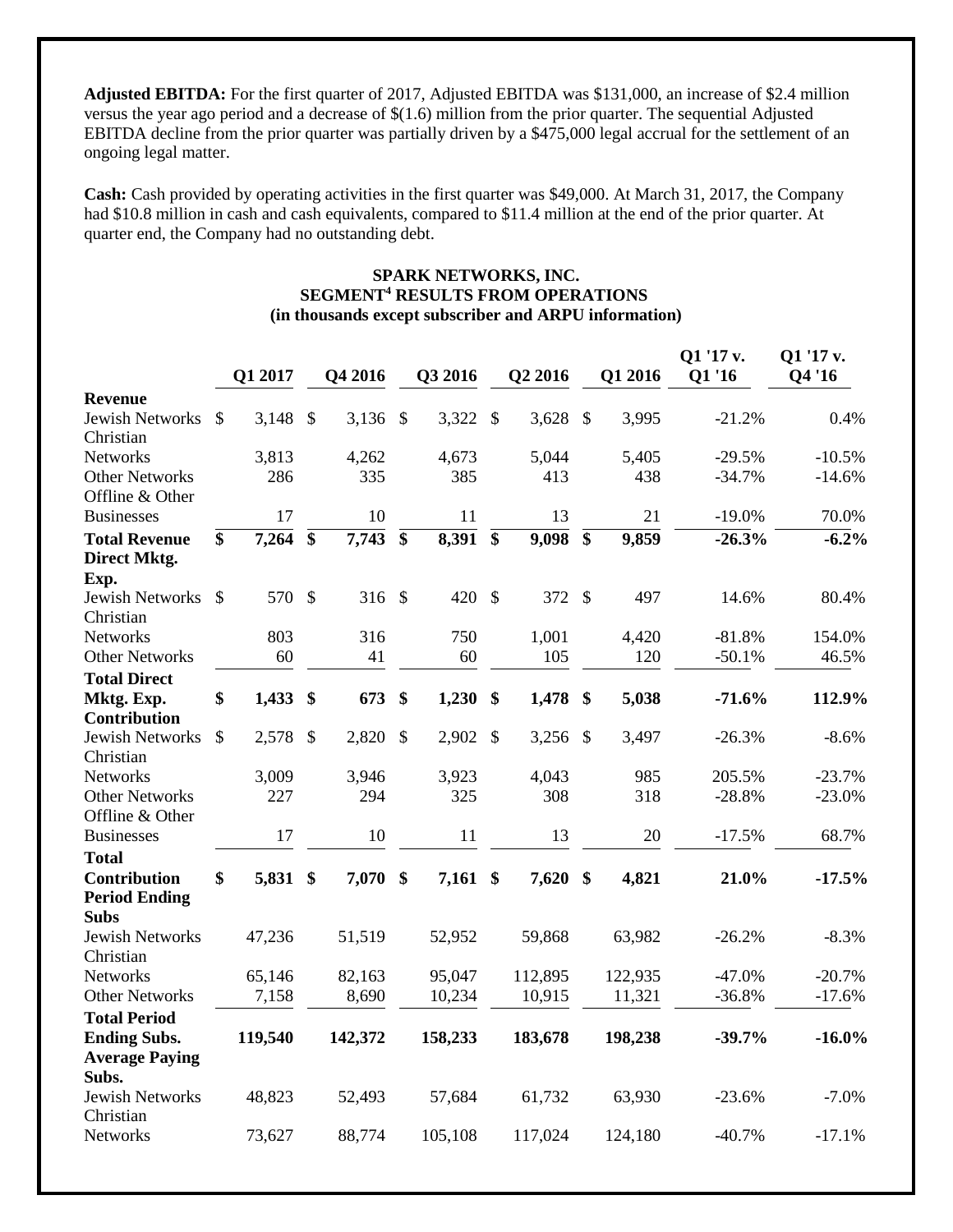| <b>Other Networks</b>                            | 7,991       |      | 9,408    |    | 10,772   |   | 11,182  |               | 11,341  | $-29.5%$ | $-15.1%$ |
|--------------------------------------------------|-------------|------|----------|----|----------|---|---------|---------------|---------|----------|----------|
| Total Avg.<br><b>Paying Subs.</b><br><b>ARPU</b> | 130,441     |      | 150,675  |    | 173,564  |   | 189,938 |               | 199,451 | $-34.6%$ | $-13.4%$ |
| Jewish Networks<br>Christian                     | 18.59       | - \$ | 18.58 \$ |    | 18.79 \$ |   | 19.33   | - \$          | 20.46   | $-9.2\%$ | $0.1\%$  |
| <b>Networks</b>                                  | 17.22       |      | 15.75    |    | 14.60    |   | 14.09   |               | 14.17   | 21.5%    | 9.3%     |
| <b>Other Networks</b>                            | 11.91       |      | 11.55    |    | 11.69    |   | 12.15   |               | 12.52   | $-4.9\%$ | 3.1%     |
| Total ARPU <sup>5</sup>                          | \$<br>18.38 | \$   | 16.89    | -S | 15.81    | S | 15.70   | $\mathbf{\$}$ | 16.12   | 14.0%    | 8.9%     |

# **Distribution of New Subscription Purchases<sup>6</sup>**

|                           | Q1 2017 | Q4 2016 | Q3 2016 | Q2 2016 | Q1 2016 |
|---------------------------|---------|---------|---------|---------|---------|
| <b>Jewish Networks</b>    |         |         |         |         |         |
| 1 month plans             | 51.6%   | 45.7%   | 32.6%   | 28.2%   | 26.4%   |
| 3 month plans             | 19.2%   | 20.4%   | 18.4%   | 19.2%   | 17.0%   |
| 6 month plans             | 29.2%   | 33.9%   | 49.0%   | 52.6%   | 56.6%   |
|                           | 100.0%  | 100.0%  | 100.0%  | 100.0%  | 100.0%  |
| <b>Christian Networks</b> |         |         |         |         |         |
| 1 month plans             | 55.1%   | 52.7%   | 36.5%   | 39.2%   | 32.9%   |
| 3 month plans             | 25.0%   | 27.0%   | 22.4%   | 25.7%   | 20.5%   |
| 6 month plans             | 19.9%   | 20.3%   | 41.1%   | 35.1%   | 46.7%   |
|                           | 100.0%  | 100.0%  | 100.0%  | 100.0%  | 100.0%  |
| <b>Other Networks</b>     |         |         |         |         |         |
| 1 month plans             | 55.0%   | 60.1%   | 51.1%   | 52.2%   | 55.8%   |
| 3 month plans             | 12.2%   | 10.5%   | 9.5%    | 10.8%   | 11.6%   |
| 6 month plans             | 32.8%   | 29.4%   | 39.4%   | 37.1%   | 32.6%   |
|                           | 100.0%  | 100.0%  | 100.0%  | 100.0%  | 100.0%  |

### **Composition of Average Paying Subscriber Base<sup>7</sup>**

|                               | Q1 2017 | Q4 2016 | <b>O3 2016</b> | Q <sub>2</sub> 2016 | Q1 2016 |
|-------------------------------|---------|---------|----------------|---------------------|---------|
| <b>Jewish Networks</b>        |         |         |                |                     |         |
| <b>First Time Subscribers</b> | 21.7%   | 22.0%   | 23.7%          | 24.6%               | 24.7%   |
| Winback Subscribers           | 28.1%   | 33.0%   | 34.6%          | 34.0%               | 32.5%   |
| Renewal Subscribers           | 50.2%   | 44.9%   | 41.7%          | 41.4%               | 42.8%   |
| Total                         | 100.0%  | 100.0%  | 100.0%         | 100.0%              | 100.0%  |
| <b>Christian Networks</b>     |         |         |                |                     |         |
| <b>First Time Subscribers</b> | 35.2%   | 37.2%   | 39.9%          | 42.0%               | 43.1%   |
| Winback Subscribers           | 21.4%   | 25.1%   | 26.4%          | 26.0%               | 24.6%   |
| Renewal Subscribers           | 43.4%   | 37.7%   | 33.7%          | 32.0%               | 32.3%   |
| Total                         | 100.0%  | 100.0%  | 100.0%         | 100.0%              | 100.0%  |
| <b>Other Networks</b>         |         |         |                |                     |         |
| <b>First Time Subscribers</b> | 28.0%   | 29.8%   | 32.7%          | 33.0%               | 31.9%   |
| Winback Subscribers           | 21.6%   | 22.2%   | 22.9%          | 22.4%               | 21.7%   |
| Renewal Subscribers           | 50.4%   | 48.0%   | 44.4%          | 44.6%               | 46.4%   |
| Total                         | 100.0%  | 100.0%  | 100.0%         | 100.0%              | 100.0%  |

### **Investor Conference Call**

The Company will discuss its transaction with EliteSingles during a live teleconference tomorrow at 7:30 a.m. Pacific time.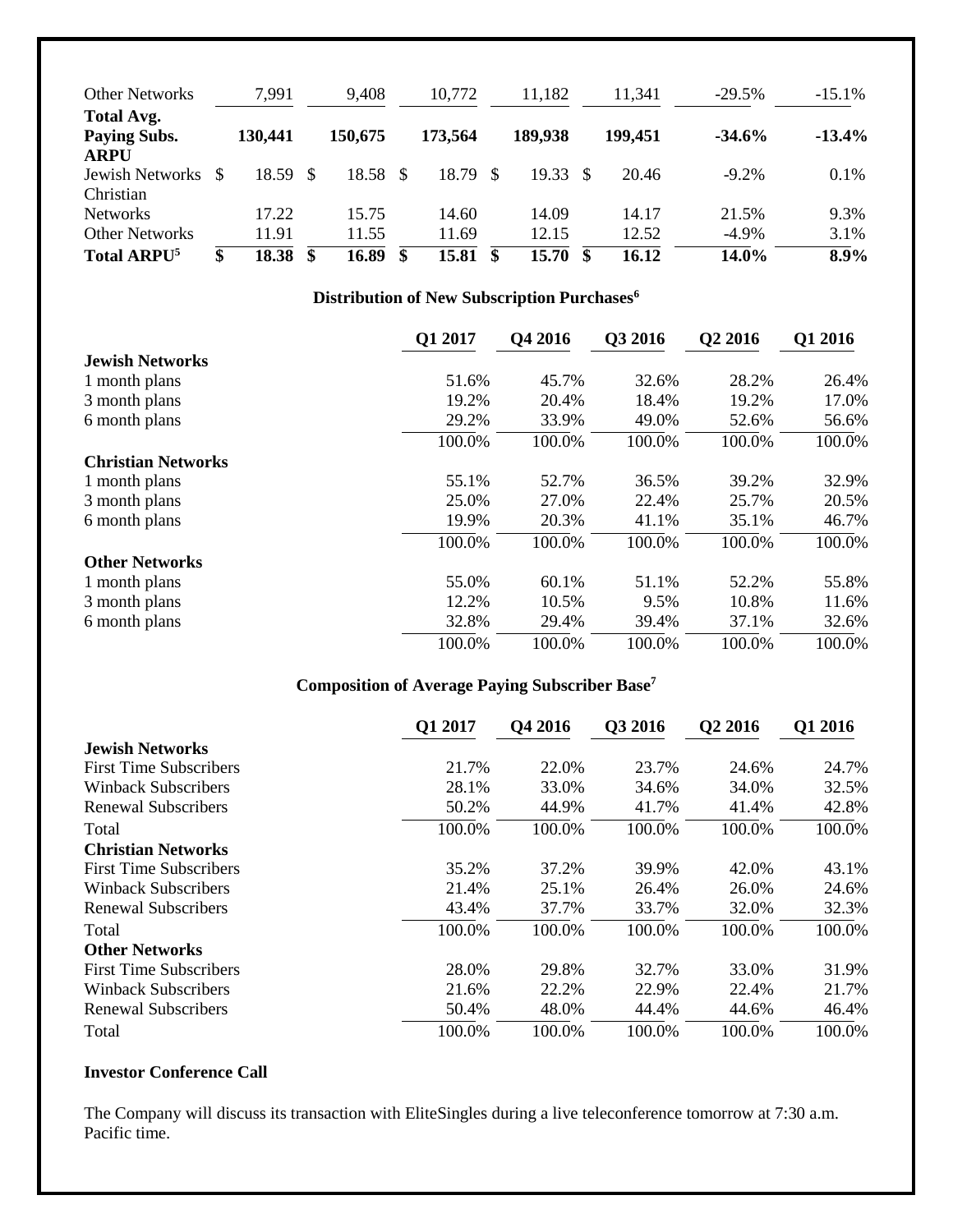Toll-Free (United States): 1-877-705-6003

International: 1-201-493-6725

In addition, the Company will host a webcast of the call which will be accessible in the Investor Relations section of the Company's website at [http://investor.spark.net.](http://pr.report/j6F2lYVx)

A replay will begin approximately three hours after completion of the call and run until May 17, 2017.

Replay

Toll-Free (United States): 1-844-512-2921

International: 1-412-317-6671

Passcode: 13660277

#### **Forward-Looking Statements**

This document contains forward-looking statements within the meaning of the Private Securities Litigation Reform Act of 1995. All statements other than statements of historical fact are forward-looking statements. These forward-looking statements involve known and unknown risks, uncertainties, and other factors that may cause Spark's or EliteSingles' or the combined company's performance or achievements to be materially different from those of any expected future results, performance, or achievements. Forward-looking statements speak only as of the date they are made, and neither Spark nor EliteSingles assumes any duty to update forward-looking statements. We caution readers that a number of important factors could cause actual results to differ materially from those expressed in, or implied or projected by, such forward-looking statements. Such forward-looking statements include, but are not limited to, statements about the benefits of the business combination transaction involving the Company and EliteSingles, including future financial and operating results, the combined company's plans, objectives, expectations and intentions and other statements that are not historical facts. The following factors, among others, could cause actual results to differ from those set forth in the forward-looking statements: (i) the possibility that the proposed transaction does not close when expected or at all because required regulatory, shareholder or other approvals and other conditions to closing are not received or satisfied on a timely basis or at all; (ii) changes in Spark's share price before closing, including as a result of the financial performance of EliteSingles prior to closing, or more generally due to broader stock market movements, and the performance of peer group companies; (iii) the risk that the benefits from the transaction may not be fully realized or may take longer to realize than expected, including as a result of changes in general economic and market conditions, interest and exchange rates, monetary policy, laws and regulations and their enforcement, and the degree of competition in the geographic and business areas in which Spark and EliteSingles operate; (iv) the ability to promptly and effectively integrate the businesses of Spark and EliteSingles; (v) the reaction to the transaction of the companies' customers, employees and counterparties; (vi) diversion of management time on merger-related issues; (vii) lower-than-expected revenues, credit quality deterioration or a reduction in net earnings; and (viii) other risks that are described in Spark's public filings with the SEC. For more information, see the risk factors described in Spark's Annual Reports on Form 10-K, Quarterly Reports on Form 10-Q and other filings with the SEC.

#### **How to Find Further Information**

This communication does not constitute an offer to sell or a solicitation of an offer to sell or a solicitation of an offer to buy any securities or a solicitation of any vote or approval, nor shall there be any sale of securities in any jurisdiction in which such offer, solicitation or sale would be unlawful prior to registration or qualification under the securities laws of any such jurisdiction. No offering of securities shall be made except by means of a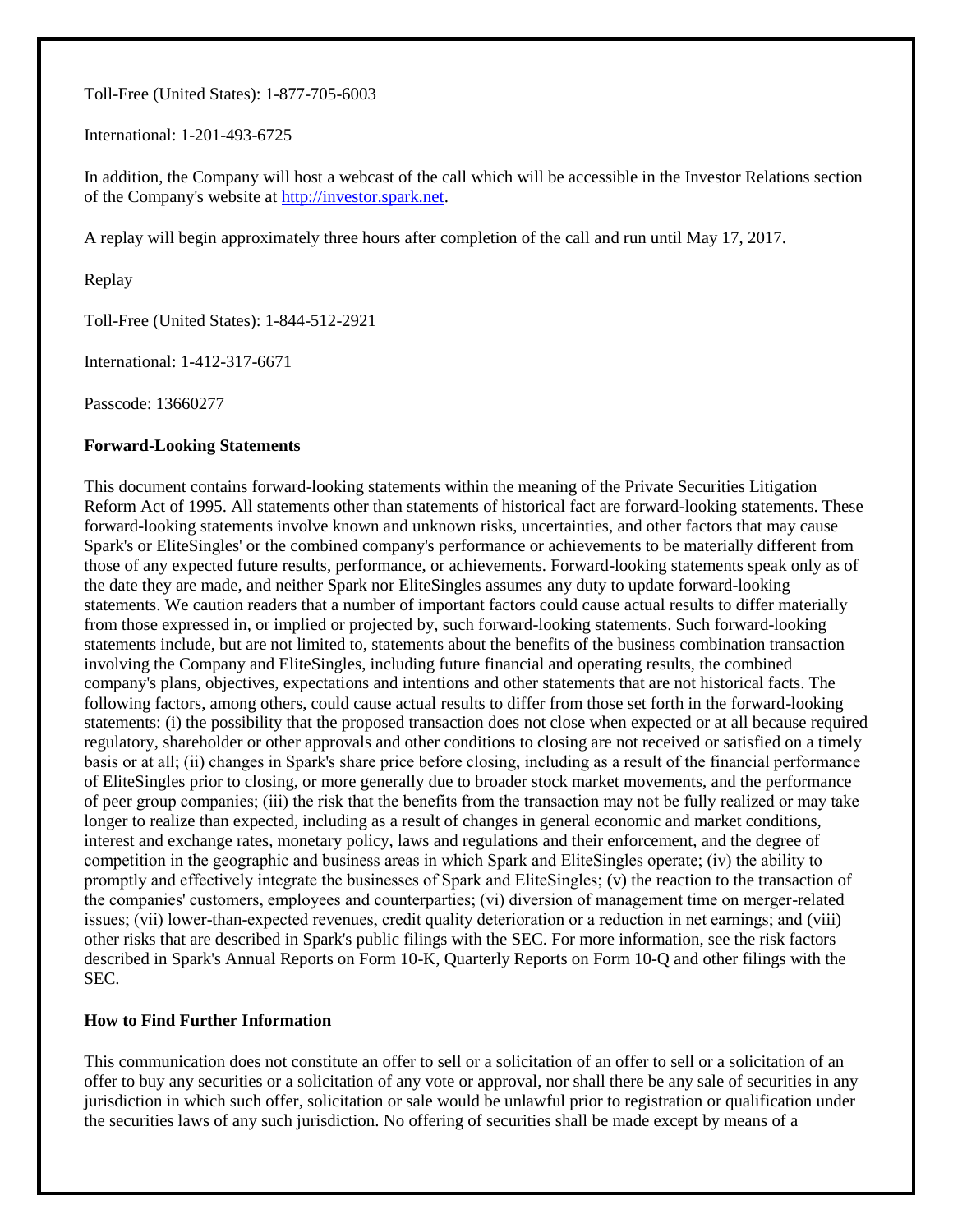prospectus meeting the requirements of Section 10 of the Securities Act of 1933, as amended, and otherwise in accordance with applicable law. This communication is being made in respect of the proposed business combination transaction between the Company and EliteSingles. The proposed transaction will be submitted to the shareholders of the Company for their consideration. In connection with the proposed transaction, the new entity and EliteSingles will file with the SEC a registration statement on Form F-4 that will include the proxy statement of the Company that also constitutes a prospectus of the Company. After the registration statement has been declared effective by the SEC, a definitive proxy statement/prospectus will be mailed to each Company stockholder entitled to vote at the Company's stockholder meeting. INVESTORS ARE URGED TO READ THE PROXY STATEMENT/PROSPECTUS AND ANY OTHER DOCUMENTS RELATING TO THE TRANSACTION FILED WITH THE SEC CAREFULLY AND IN THEIR ENTIRETY IF AND WHEN THEY BECOME AVAILABLE BECAUSE THEY WILL CONTAIN IMPORTANT INFORMATION ABOUT THE PROPOSED TRANSACTION. Investors may obtain copies of the proxy statement/prospectus (when available) and all other documents filed with the SEC regarding the proposed transaction, free of charge, at the SEC's website [\(http://www.sec.gov\)](http://pr.report/IlrQfUP4). Investors may also obtain these documents, free of charge, from the Company's website [\(www.spark.net\)](http://pr.report/sxvbBHQ0) under the link "Investor Relations" and then under the tab "SEC Filings" or by directing request to [investor@spark.net.](mailto:investor@spark.net)

### **Participants in Solicitation**

The Company and its directors, executive officers and other members of management and employees may be deemed to be "participants" in the solicitation of proxies from the Company's stockholders in connection with the proposed transaction. Information regarding the persons who may, under the rules of the SEC, be deemed participants in the solicitation of the Company's stockholders in connection with the proposed transaction and a description of their direct and indirect interest, by security holdings or otherwise, will be set forth in the proxy statement/prospectus filed with the SEC in connection with the proposed transaction. You can find information about the Company's executive officers and directors in its definitive proxy statement filed with the SEC on March 31, 2017 and in its Annual Report on Form 10-K filed with the SEC on March 22, 2017. You can also obtain free copies of these documents from the Company using the contact information above.

### **About Spark Networks, Inc.:**

The Spark Networks portfolio of consumer Web sites includes, among others, JDate®.com [\(www.jdate.com\)](http://pr.report/YRGaWhJc), ChristianMingle**®**.com [\(www.christianmingle.com\)](http://pr.report/UzF25Gwb), JSwipe [\(www.jswipeapp.com\)](http://pr.report/R7VZ9860), CROSSPATHS [\(www.crosspathsapp.com\)](http://pr.report/sW2vrpXB), Spark®.com [\(www.spark.com\)](http://pr.report/oYrCdJv2), BlackSingles.com**®** [\(www.blacksingles.com\)](http://pr.report/40B9L7ov), and SilverSingles®.com [\(www.silversingles.com\)](http://pr.report/RqcoWfB1).

# **For More Information**

Investors:

Robert O'Hare [rohare@spark.net](mailto:rohare@spark.net)

<sup>1</sup> "Contribution" is defined as revenue, net of credits and credit card chargebacks, less direct marketing.

<sup>2</sup> The Company reports Adjusted EBITDA as a supplemental measure to generally accepted accounting principles ("GAAP"). This non-GAAP measure is one of the primary metrics by which we evaluate the performance of our businesses, budget, forecast and compensate management. We believe this measure provides management and investors with a consistent view, period to period, of the core earnings generated from on-going operations and excludes the impact of: (i) non-cash items such as stock-based compensation, asset impairments, non-cash currency translation adjustments related to an inter-company loan and (ii) one-time items that have not occurred in the past two years and are not expected to recur in the next two years. Adjusted EBITDA should not be construed as a substitute for net income (loss) (as determined in accordance with GAAP) for the purpose of analyzing our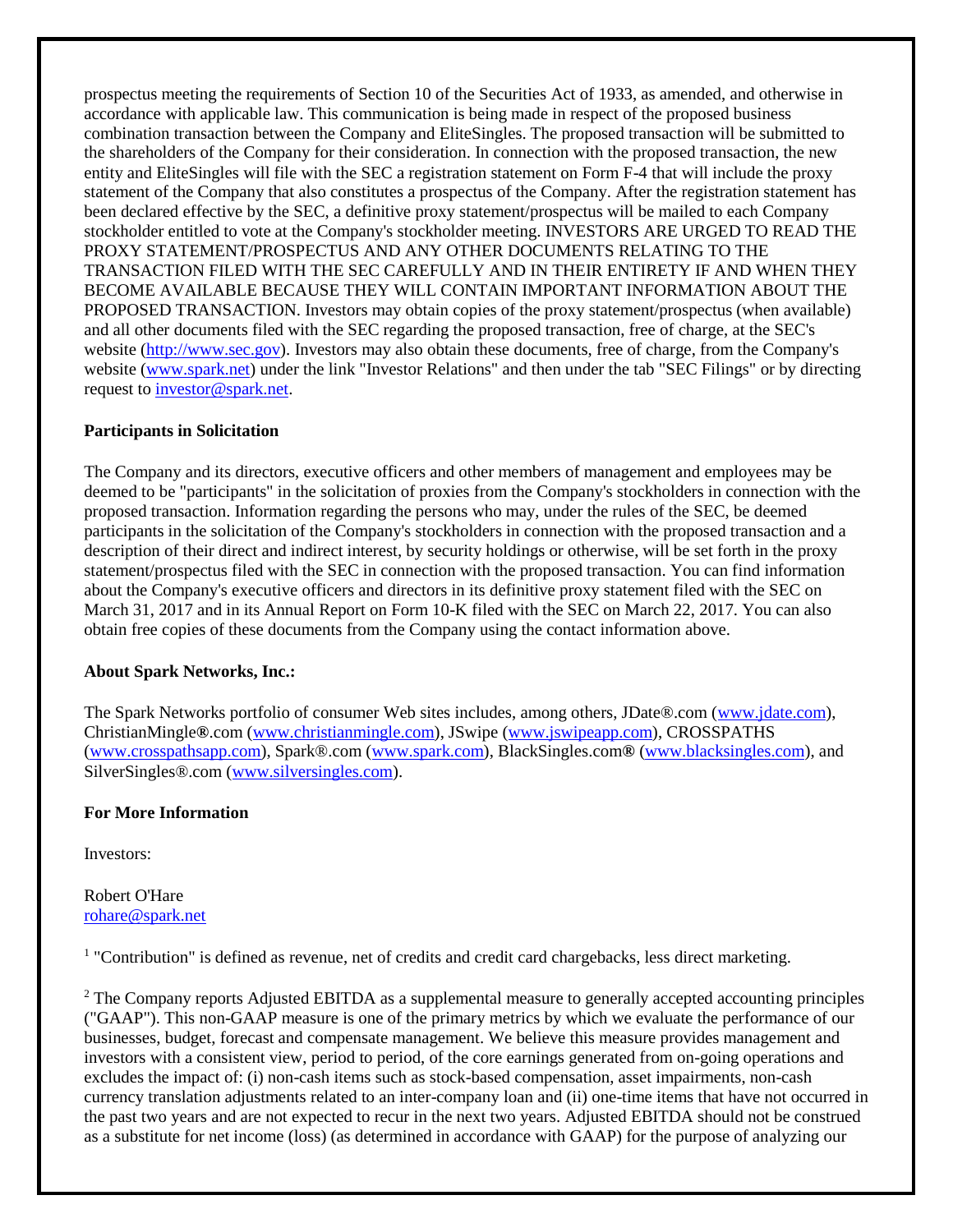operating performance or financial position, as Adjusted EBITDA is not defined by GAAP. A reconciliation of the Adjusted EBITDA for the three months ended March 31, 2017 can be found in the table below.

"Adjusted EBITDA" is defined as earnings before interest, taxes, depreciation, amortization, stock-based compensation, impairment of intangible and long-lived assets, non-cash currency translation adjustments for an inter-company loan and non-recurring legal and acquisition costs.

<sup>3</sup> "Paying Subscribers" are defined as individuals who have paid a monthly fee for access to communication and website features beyond those provided to our members. Period ending subscribers for each quarter represent the paying subscriber count as of the last day of the period. Average paying subscribers for each month are calculated as the sum of the paying subscribers at the beginning and end of the month, divided by two. Average paying subscribers for periods longer than one month are calculated as the sum of the average paying subscribers for each month, divided by the number of months in such period. The calculation excludes results from the Company's HurryDate business due to its relative size.

<sup>4</sup> In accordance with Segment Reporting guidance, the Company's financial reporting includes detailed data on four separate operating segments. The Jewish Networks segment consists of JDate, JDate.co.il, JDate.fr, JDate.co.uk, Cupid.co.il, and JSwipe. The Christian Networks segment consists of ChristianMingle, CrossPaths, ChristianMingle.co.uk, ChristianMingle.com.au, Believe.com, ChristianCards.net, ChristianDating.com, DailyBibleVerse.com and Faith.com. The Other Networks segment consists of Spark.com and related other general market websites as well as other properties which are primarily composed of sites targeted towards various religious, ethnic, geographic and special interest groups. The Offline & Other Businesses segment consists of revenue generated from offline activities and HurryDate events and subscriptions.

<sup>5</sup> ARPU is defined as average revenue per user per month. Total ARPU excludes results from the Company's HurryDate business due to its relative size.

<sup>6</sup> One month plans may also include a small amount of two month plans. Three month plans may include a small amount of four month plans. Six month plans may include a small amount of twelve month plans.

<sup>7</sup> Represents the composition of average paying subscribers in the period. First Time Subscribers are defined as those subscribers that have never purchased a subscription from the Company for that reporting segment. Winback Subscribers are defined as those individuals who have purchased a subscription from the Company for that reporting segment, allowed their subscription to lapse, and subsequently purchased a subscription from the Company for that reporting segment. Renewal Subscribers are defined as those subscribers that have autorenewed a subscription from the Company for that reporting segment. Figures exclude results from JSwipe and CrossPaths.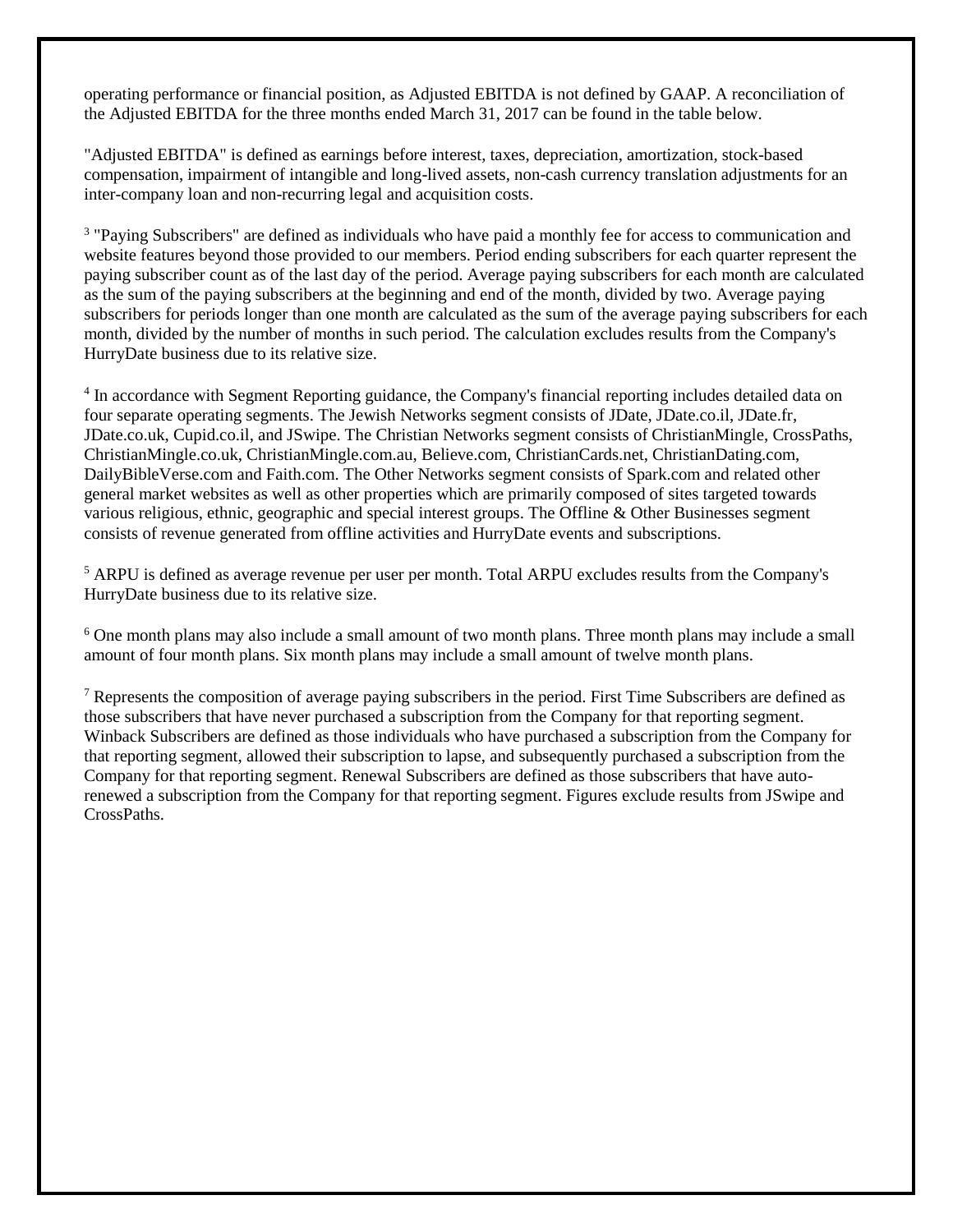# **SPARK NETWORKS, INC. CONSOLIDATED BALANCE SHEETS (in thousands, except share data)**

|                                                                                                                                                                             | <b>March</b><br>31,<br>2017 |    | <b>December</b><br>31,<br>2016 |  |
|-----------------------------------------------------------------------------------------------------------------------------------------------------------------------------|-----------------------------|----|--------------------------------|--|
| <b>Assets</b>                                                                                                                                                               |                             |    |                                |  |
| Current assets:                                                                                                                                                             |                             |    |                                |  |
| Cash and cash equivalents                                                                                                                                                   | \$<br>10,806                | -S | 11,360                         |  |
| Restricted cash                                                                                                                                                             | 415                         |    | 454                            |  |
| Accounts receivable                                                                                                                                                         | 406                         |    | 525                            |  |
| Prepaid expenses and other                                                                                                                                                  | 1,128                       |    | 1,408                          |  |
| Total current assets                                                                                                                                                        | 12,755                      |    | 13,747                         |  |
| Property and equipment, net                                                                                                                                                 | 3,356                       |    | 4,494                          |  |
| Goodwill                                                                                                                                                                    | 10,883                      |    | 10,523                         |  |
| Intangible assets, net                                                                                                                                                      | 2,903                       |    | 2,950                          |  |
| Deposits and other assets                                                                                                                                                   | 95                          |    | 103                            |  |
| Total assets                                                                                                                                                                | \$<br>29,992                | \$ | 31,817                         |  |
| <b>Liabilities and Stockholders' Equity</b>                                                                                                                                 |                             |    |                                |  |
| Current liabilities:                                                                                                                                                        |                             |    |                                |  |
| Accounts payable                                                                                                                                                            | 1,156                       |    | 819                            |  |
| <b>Accrued liabilities</b>                                                                                                                                                  | 2,730                       |    | 2,590                          |  |
| Deferred revenue                                                                                                                                                            | 3,532                       |    | 4,005                          |  |
| Total current liabilities                                                                                                                                                   | 7,418                       |    | $7,\overline{414}$             |  |
| Deferred tax liability - non-current                                                                                                                                        | 2,202                       |    | 2,092                          |  |
| Other liabilities                                                                                                                                                           | 172                         |    | 246                            |  |
| <b>Total liabilities</b>                                                                                                                                                    | 9,792                       |    | 9,752                          |  |
| <b>Commitments and Contingencies</b>                                                                                                                                        |                             |    |                                |  |
| Stockholders' equity:                                                                                                                                                       |                             |    |                                |  |
| 10,000,000 shares of Preferred Stock authorized, \$0.001 par value, 450,000 of which<br>are designated as Series C Junior Participating Cumulative Preferred Stock, with no |                             |    |                                |  |
| shares of Preferred Stock issued or outstanding                                                                                                                             |                             |    |                                |  |
| 100,000,000 shares of Common Stock authorized, \$0.001 par value, with 32,097,183                                                                                           |                             |    |                                |  |
| and 31,983,545 shares of Common Stock issued and outstanding at March 31, 2017                                                                                              |                             |    |                                |  |
| and December 31, 2016:                                                                                                                                                      | 32                          |    | 32                             |  |
| Additional paid-in-capital                                                                                                                                                  | 87,358                      |    | 87,198                         |  |
| Accumulated other comprehensive income                                                                                                                                      | 813                         |    | 713                            |  |
| Accumulated deficit                                                                                                                                                         | (68,003)                    |    | (65, 878)                      |  |
| Total stockholders' equity                                                                                                                                                  | 20,200                      |    | 22,065                         |  |
| Total liabilities and stockholders' equity                                                                                                                                  | \$<br>29,992                | \$ | 31,817                         |  |